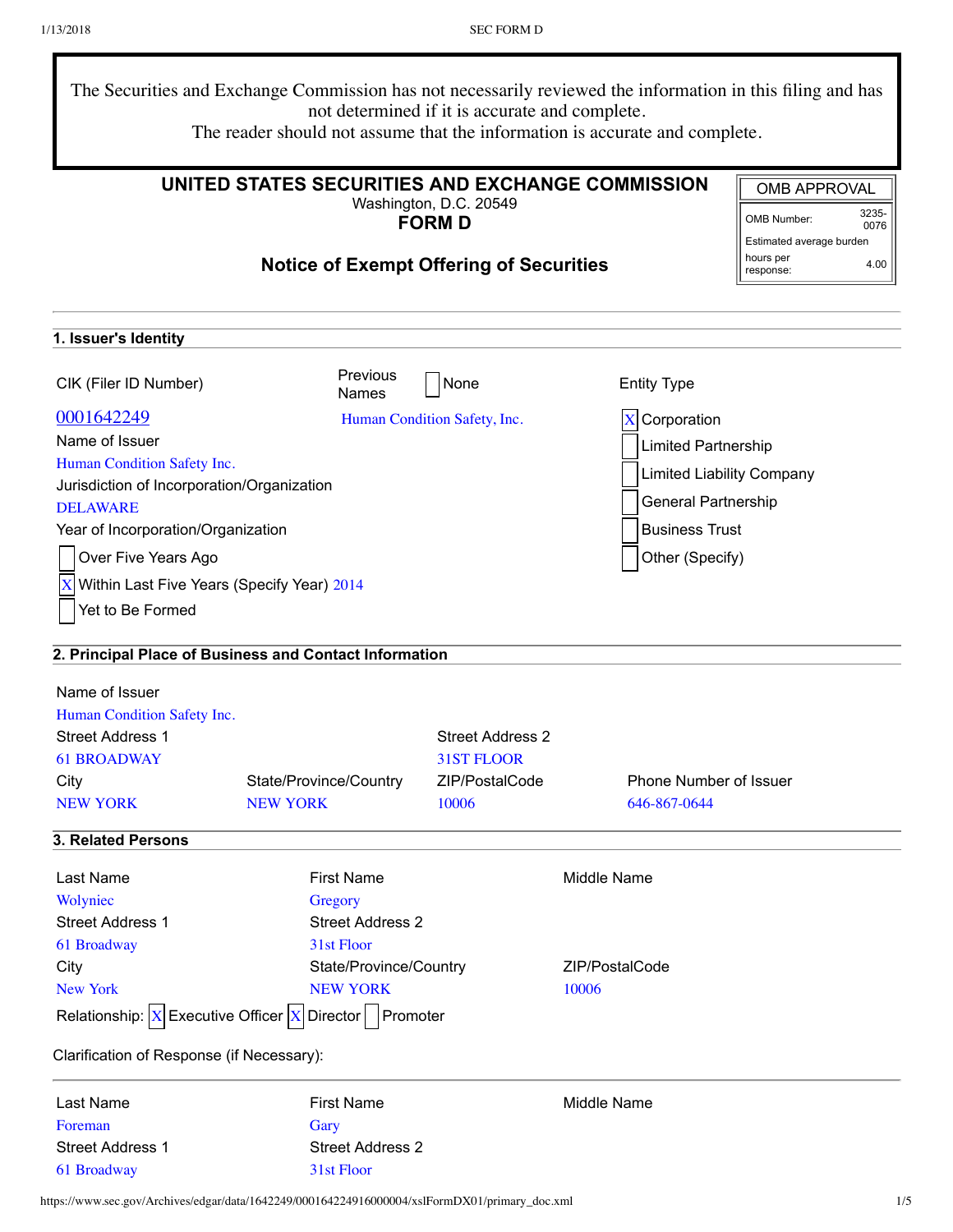| 1/13/2018                                                                                                  | <b>SEC FORM D</b>       |                       |
|------------------------------------------------------------------------------------------------------------|-------------------------|-----------------------|
| City                                                                                                       | State/Province/Country  | ZIP/PostalCode        |
| New York                                                                                                   | <b>NEW YORK</b>         | 10006                 |
| Relationship: $ X $ Executive Officer $ X $ Director   Promoter                                            |                         |                       |
| Clarification of Response (if Necessary):                                                                  |                         |                       |
|                                                                                                            |                         |                       |
| Last Name                                                                                                  | <b>First Name</b>       | <b>Middle Name</b>    |
| <b>Voreyer</b>                                                                                             | Robert                  |                       |
| <b>Street Address 1</b>                                                                                    | <b>Street Address 2</b> |                       |
| 61 Broadway                                                                                                | 31st Floor              |                       |
| City                                                                                                       | State/Province/Country  | ZIP/PostalCode        |
| <b>New York</b>                                                                                            | <b>NEW YORK</b>         | 10006                 |
| Executive Officer $X$ Director   Promoter<br>Relationship:                                                 |                         |                       |
| Clarification of Response (if Necessary):                                                                  |                         |                       |
| Last Name                                                                                                  | <b>First Name</b>       | Middle Name           |
| <b>Baugh</b>                                                                                               | Alexander               |                       |
| <b>Street Address 1</b>                                                                                    | <b>Street Address 2</b> |                       |
| 61 Broadway                                                                                                | 31st Floor              |                       |
| City                                                                                                       | State/Province/Country  | ZIP/PostalCode        |
| <b>New York</b>                                                                                            | <b>NEW YORK</b>         | 10006                 |
| $\left $ Executive Officer $\left  \mathbf{X} \right $ Director $\left  \right $ Promoter<br>Relationship: |                         |                       |
| Clarification of Response (if Necessary):                                                                  |                         |                       |
|                                                                                                            |                         |                       |
| Last Name                                                                                                  | <b>First Name</b>       | Middle Name           |
| <b>Bellin</b>                                                                                              | <b>Neda</b>             |                       |
| <b>Street Address 1</b>                                                                                    | <b>Street Address 2</b> |                       |
| 61 Broadway                                                                                                | 31st Floor              |                       |
| City                                                                                                       | State/Province/Country  | ZIP/PostalCode        |
| New York                                                                                                   | <b>NEW YORK</b>         | 10006                 |
| Relationship: $X$ Executive Officer   Director                                                             | Promoter                |                       |
| Clarification of Response (if Necessary):                                                                  |                         |                       |
| 4. Industry Group                                                                                          |                         |                       |
|                                                                                                            | <b>Health Care</b>      |                       |
| Agriculture                                                                                                |                         | Retailing             |
| <b>Banking &amp; Financial Services</b>                                                                    | Biotechnology           | Restaurants           |
| <b>Commercial Banking</b>                                                                                  | Health Insurance        | Technology            |
| Insurance                                                                                                  |                         |                       |
| Investing                                                                                                  | Hospitals & Physicians  | Computers             |
| <b>Investment Banking</b>                                                                                  | Pharmaceuticals         | Telecommunications    |
| Pooled Investment Fund                                                                                     | Other Health Care       | X Other Technology    |
|                                                                                                            |                         | Travel                |
| Is the issuer registered as<br>an investment company under                                                 | Manufacturing           |                       |
| the Investment Company                                                                                     | <b>Real Estate</b>      | Airlines & Airports   |
| Act of 1940?                                                                                               | Commercial              | Lodging & Conventions |
|                                                                                                            |                         |                       |

https://www.sec.gov/Archives/edgar/data/1642249/000164224916000004/xslFormDX01/primary\_doc.xml 2/5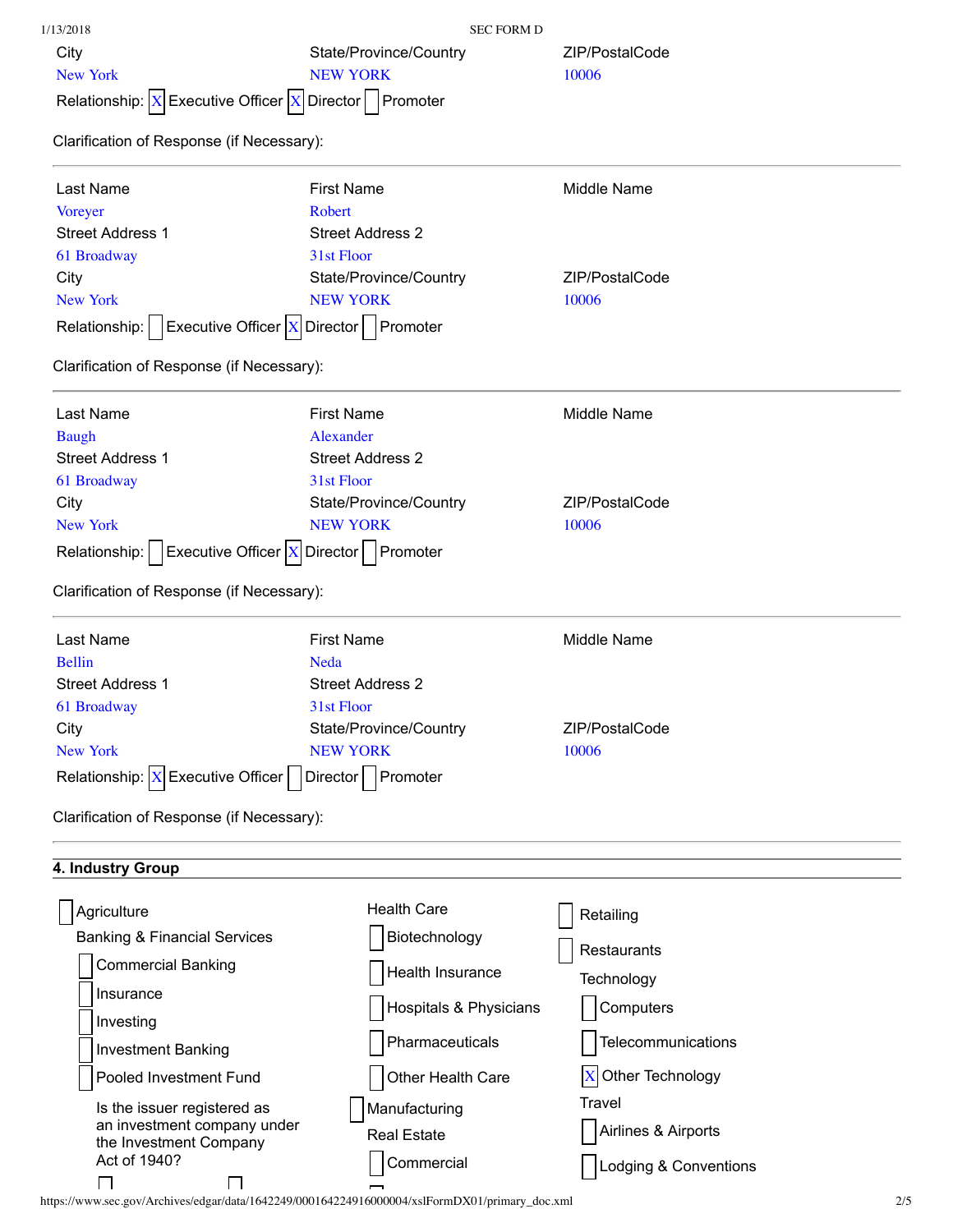| 1/13/2018                          | <b>SEC FORM D</b>          |                           |
|------------------------------------|----------------------------|---------------------------|
| N <sub>o</sub><br>Yes              | Construction               | Tourism & Travel Services |
| Other Banking & Financial Services | <b>REITS &amp; Finance</b> | Other Travel              |
| <b>Business Services</b>           | Residential                | Other                     |
| Energy<br>Coal Mining              | Other Real Estate          |                           |
| <b>Electric Utilities</b>          |                            |                           |
| <b>Energy Conservation</b>         |                            |                           |
| <b>Environmental Services</b>      |                            |                           |
| Oil & Gas                          |                            |                           |
| Other Energy                       |                            |                           |
|                                    |                            |                           |

## **5. Issuer Size**



## **6. Federal Exemption(s) and Exclusion(s) Claimed (select all that apply)**

|                                               | Investment Company Act Section 3(c) |                    |  |
|-----------------------------------------------|-------------------------------------|--------------------|--|
| Rule 504(b)(1) (not (i), (ii) or (iii))       | Section $3(c)(1)$                   | Section 3(c)(9)    |  |
| Rule 504 (b)(1)(i)<br>Rule 504 (b)(1)(ii)     | Section $3(c)(2)$                   | Section $3(c)(10)$ |  |
| Rule 504 (b)(1)(iii)                          | Section $3(c)(3)$                   | Section 3(c)(11)   |  |
| Rule 505                                      | Section $3(c)(4)$                   | Section $3(c)(12)$ |  |
| Rule 506(b)                                   | Section $3(c)(5)$                   | Section $3(c)(13)$ |  |
| Rule 506(c)<br>Securities Act Section 4(a)(5) | Section $3(c)(6)$                   | Section $3(c)(14)$ |  |
|                                               | Section $3(c)(7)$                   |                    |  |
|                                               |                                     |                    |  |

# **7. Type of Filing**

| $\overline{X}$ New Notice Date of First Sale 2016-12-22 $\Box$ First Sale Yet to Occur |  |
|----------------------------------------------------------------------------------------|--|
| Amendment                                                                              |  |

## **8. Duration of Offering**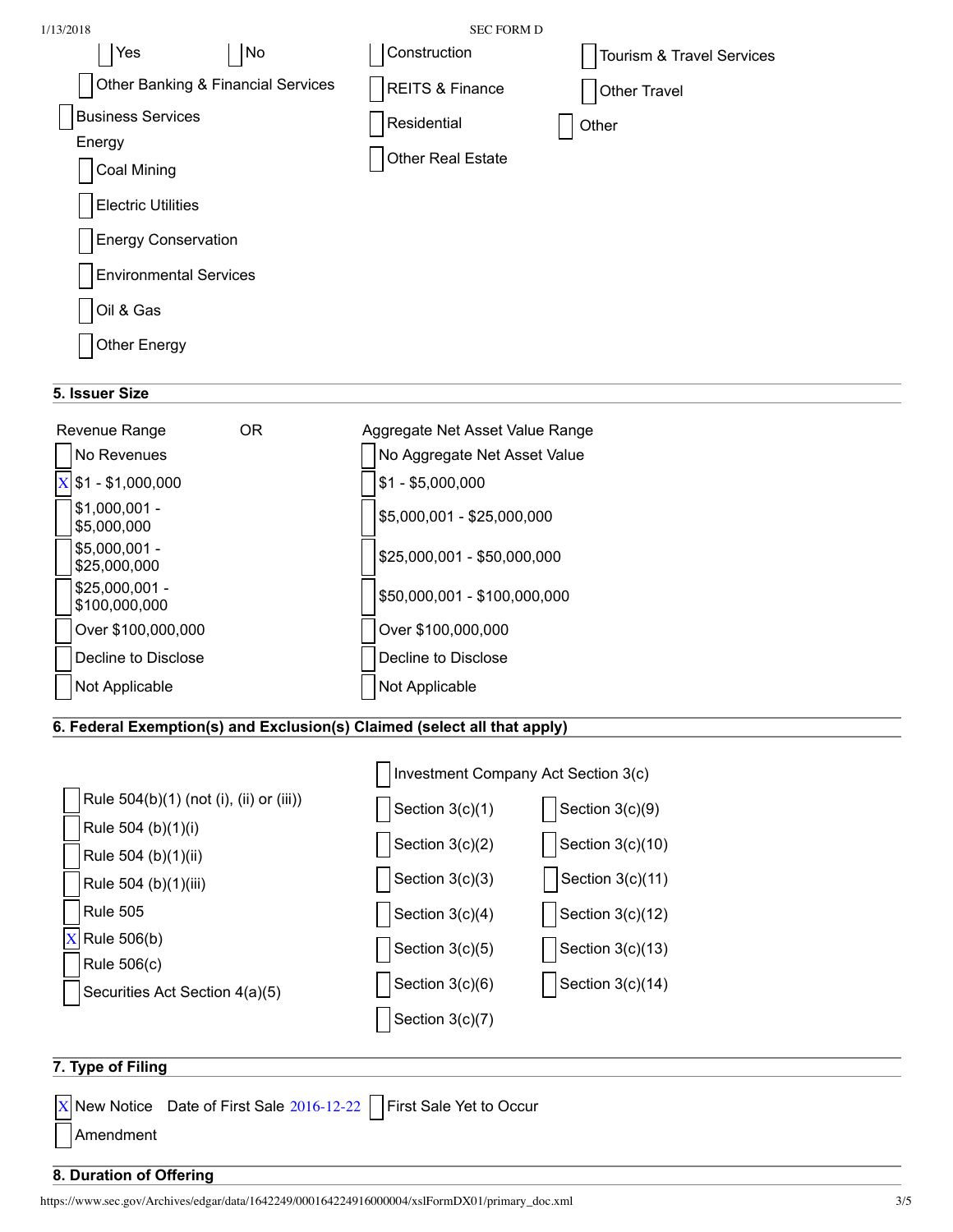1/13/2018 SEC FORM D

Does the Issuer intend this offering to last more than one year?  $\Box$  Yes  $\overline{X}$  No

| 9. Type(s) of Securities Offered (select all that apply)                                                                                                                                                                    |                                                                        |                    |
|-----------------------------------------------------------------------------------------------------------------------------------------------------------------------------------------------------------------------------|------------------------------------------------------------------------|--------------------|
| $X$ Equity<br>Debt                                                                                                                                                                                                          | Pooled Investment Fund Interests<br><b>Tenant-in-Common Securities</b> |                    |
| Option, Warrant or Other Right to Acquire Another Security                                                                                                                                                                  | <b>Mineral Property Securities</b>                                     |                    |
| Security to be Acquired Upon Exercise of Option, Warrant<br>or Other Right to Acquire Security                                                                                                                              | Other (describe)                                                       |                    |
| 10. Business Combination Transaction                                                                                                                                                                                        |                                                                        |                    |
| Is this offering being made in connection with a business combination transaction,<br>such as a merger, acquisition or exchange offer?                                                                                      | Yes $X $ No                                                            |                    |
| Clarification of Response (if Necessary):                                                                                                                                                                                   |                                                                        |                    |
| 11. Minimum Investment                                                                                                                                                                                                      |                                                                        |                    |
| Minimum investment accepted from any outside investor \$0 USD                                                                                                                                                               |                                                                        |                    |
| 12. Sales Compensation                                                                                                                                                                                                      |                                                                        |                    |
| Recipient                                                                                                                                                                                                                   | Recipient CRD Number $X$ None                                          |                    |
| (Associated) Broker or Dealer $X$ None                                                                                                                                                                                      | (Associated) Broker or Dealer CRD<br>None<br>Number                    |                    |
| <b>Street Address 1</b>                                                                                                                                                                                                     | <b>Street Address 2</b>                                                |                    |
| City                                                                                                                                                                                                                        | State/Province/Country                                                 | ZIP/Postal<br>Code |
| State(s) of Solicitation (select all that<br>All<br>apply)<br><b>States</b><br>Check "All States" or check individual<br><b>States</b>                                                                                      | Foreign/non-US                                                         |                    |
| 13. Offering and Sales Amounts                                                                                                                                                                                              |                                                                        |                    |
| \$2,654,445 USD or<br>Indefinite<br><b>Total Offering Amount</b><br><b>Total Amount Sold</b><br>\$2,654,445 USD                                                                                                             |                                                                        |                    |
| \$0 USD or<br>Indefinite<br>Total Remaining to be Sold                                                                                                                                                                      |                                                                        |                    |
| Clarification of Response (if Necessary):                                                                                                                                                                                   |                                                                        |                    |
| 14. Investors                                                                                                                                                                                                               |                                                                        |                    |
| Select if securities in the offering have been or may be sold to persons who do not qualify as accredited<br>investors, and enter the number of such non-accredited investors who already have invested in the<br>offering. |                                                                        |                    |
| Regardless of whether securities in the offering have been or may be sold to persons who do not<br>qualify as accredited investors, enter the total number of investors who already have invested in the<br>offering:       |                                                                        | 29                 |
| 15. Sales Commissions & Finder's Fees Expenses                                                                                                                                                                              |                                                                        |                    |

Provide separately the amounts of sales commissions and finders fees expenses, if any. If the amount of an expenditure is not known, provide an estimate and check the box next to the amount.